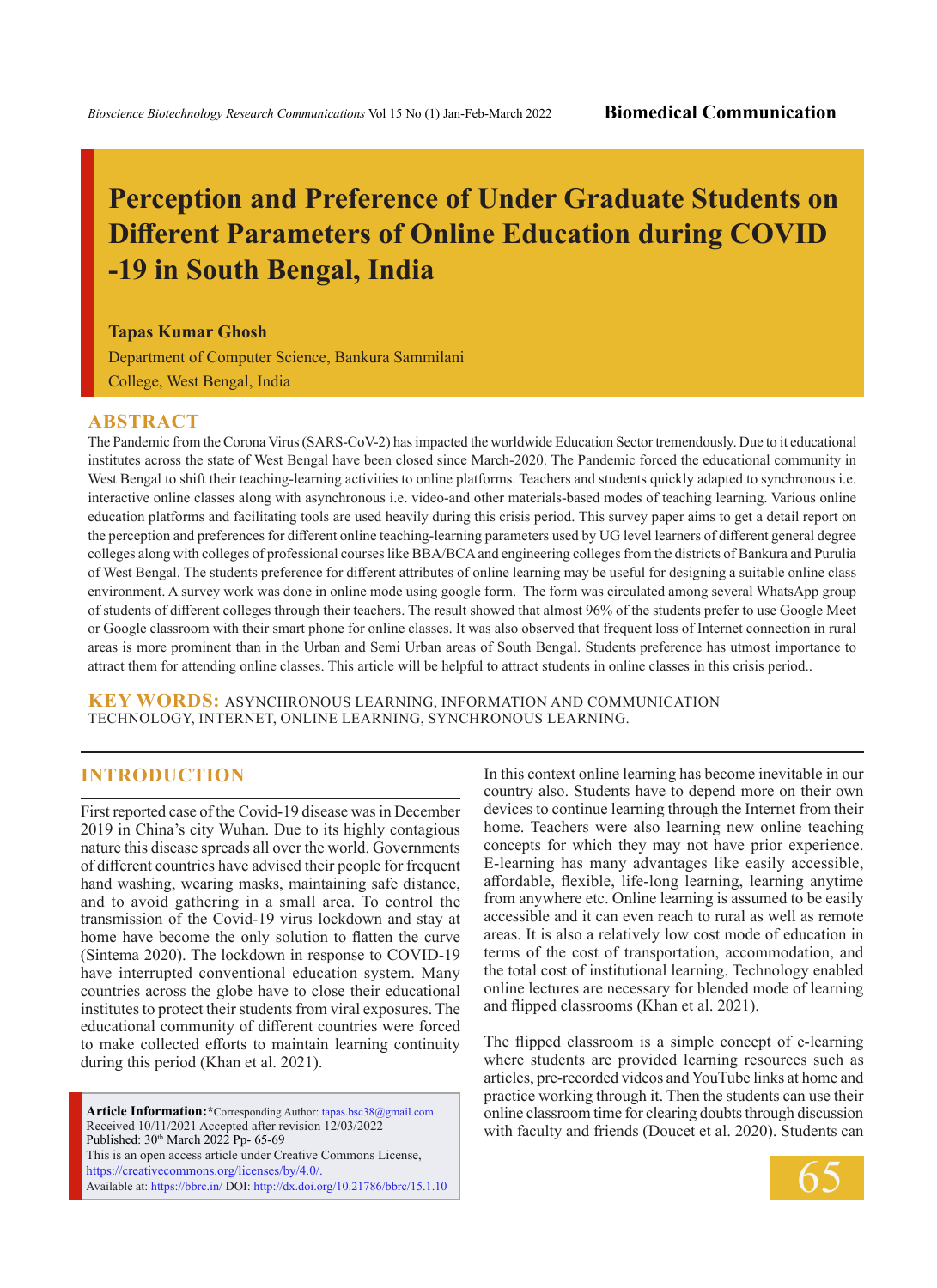#### Ghosh

enhance their skills like problem solving, critical thinking and self learning through it. They can learn anytime from anywhere, and thereby become able to develop new skills. The outbreak of Covid-19 Pandemic again adds one more logic favouring online learning. Several researchers had investigated for different class of students' perception and preferences for online learning during the Covid-19 outbreak, and many of them had discussed about the challenges faced. For example, found that online classes are more difficult to manage than traditional face to face interactive classroom for the agricultural graduates from different universities of National Agricultural Research System (NARS) in India. This is due to the technical constraints, delay in feedback and incompetency of the instructor to handle effectively the Information and Communication Technologies (Muthuprasad et al. 2021).

Similarly, previous research has shown that Indian undergraduate medical students have lowest preference for both synchronous and asynchronous learning methods due to poor internet connection speed (Mondal et al. 2021). Also, Dhawan (2020) has reported that factors like security features, speed of Internet, availability of bandwidth, digital literacy levels of the learners etc affect the choice of a particular technology. Findings of another study Mandal and Mondal (2020) reported that 21% students from districts of Bankura and Purulia of West Bengal missed more than 40% of online classes due to poor network connectivity in their locality of residence. On the positive side, researchers from different parts of the globe have reported that students also acknowledge the advantages of e-learning during this pandemic (Razami and Ibrahim 2021).

They can continue their education remotely from their residence, recorded audio-video lectures have facilitated their study and revision process and their self-directed learning skills have developed also during Covid-19 Pandemic. Hasan and Hassan (2020) suggested that online learning environment should be student-centric, so that they can learn easily, and can get opportunities for interaction through use of different media. All these findings motivate our study to understand perception and preferences of under graduate level learners from the districts of Bankura and Purulia of South Bengal, so that a suitable online learning environment can be provided.

## **Material and Methods**

UG level students from different general degree colleges along with colleges of professional courses from the districts of Bankura and Purulia of West Bengal were taken as respondents for this survey. The survey was conducted from the 25th of October, 2021, to the 3rd of November, 2021. A preliminary questionnaire was set using the information collected from above mentioned different research papers and informal discussions with few students who were attending the online classes since March 2020. First the model of questionnaire was tested with 30 randomly chosen respondents from different colleges and their feedbacks were considered for preparing the final questionnaire. The questionnaire was fed into a Google form, link of which are sent to students through several Facebook groups as well as

WhatsApp with the help of teachers from different colleges of the districts of Bankura and Purulia in West Bengal.

# **Results and Discussion**

For limited time constraint the study was restricted only in the districts of Bankura and Purulia in South Bengal. The data collected from respondents were analyzed and presented in the form of Tables and Figures.



Whether you have prior experience in online learning before March 2020 275 responses



#### **Table 1. Demographic Details of Students**

| <b>Field Attribute</b> | <b>Categories</b>    | Percentage |
|------------------------|----------------------|------------|
| Gender                 | Male                 | 66.20%     |
|                        | Female               | 33.80%     |
| Residence              | Rural                | 53.50%     |
|                        | Semi Urban           | 13.40%     |
|                        | Urban                | 33.10%     |
| Discipline             | Science              | 32.60%     |
|                        | Arts                 | 34.10%     |
|                        | Commerce             | $0\%$      |
|                        | Professional Courses | 32.60%     |
|                        | (BBA/BCA)            |            |
|                        | Engineering          | 0.70%      |

Total 283 students participated in the survey, among which 95 (33.8%) are female and 186 (66.2%) are male. Majority of them were from rural areas of South Bengal and have no prior experience of online learning [Figure-1]. They are from disciplines of Science Arts and professional courses with few from engineering also [Table 1]. Almost 92% of them use Smartphone and only 8% have Laptop or Personal Computer for online learning [Figure-2].

For successful running of online classes students must have some skill in information and communication technology. From Table 2 we may conclude that only few students (10%) may have to face problem for attending online classes due to their low level skill in ICT. It also shows that students have equally likely preferences for synchronous as well as asynchronous learning.

In most cases, colleges were flexible to offer online teaching through their own portal or different platforms. But figure3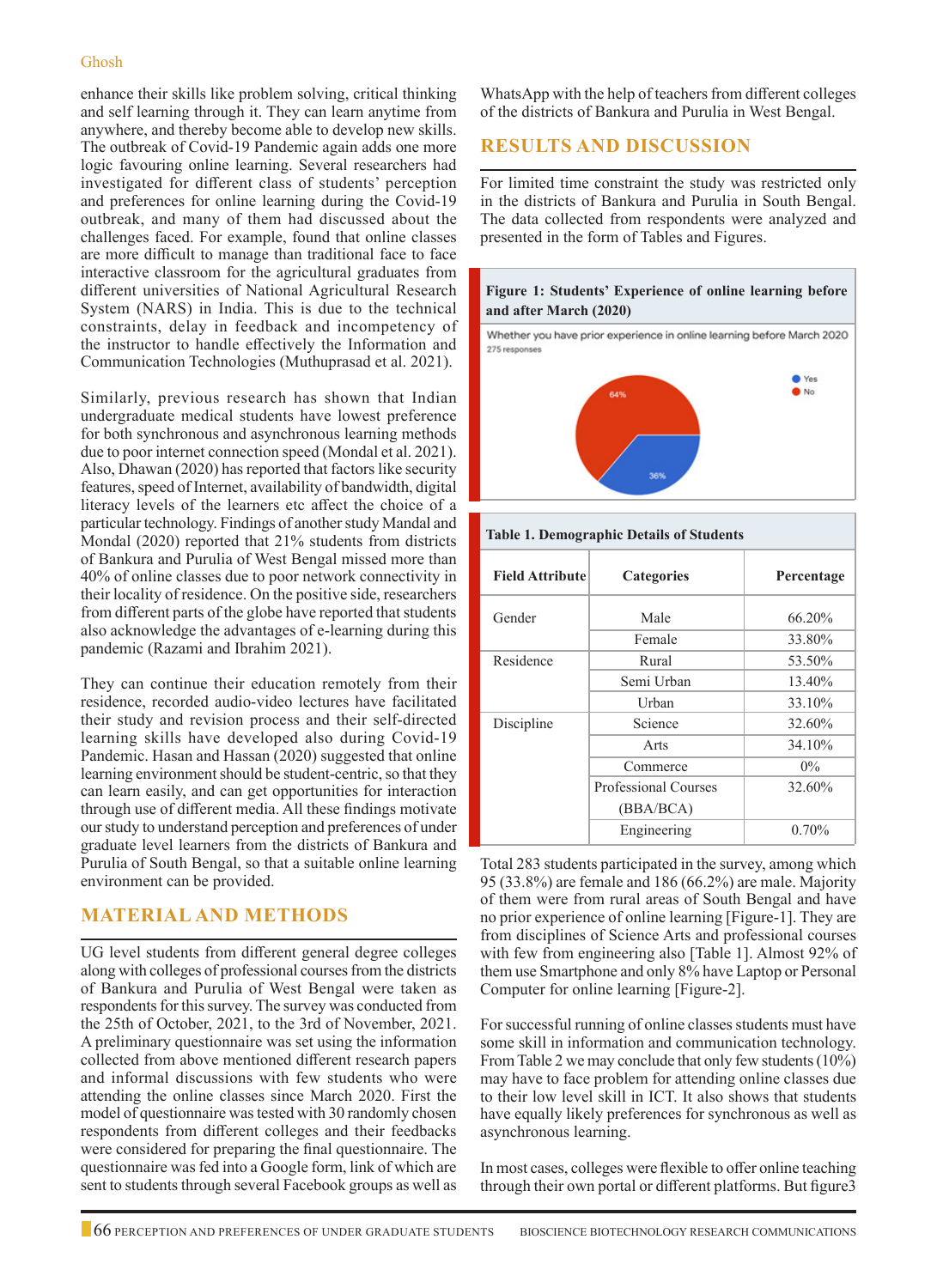shows that majority of students (96%) were using Google Meet/Google Classroom. Only 4% from total respondents were using other platforms like Webex, Zoom, College portal or other software. Google Meet might be considered as the most flexible ICT tool to use for synchronous classroom experience that can be easily accessible and also students and teachers can use it easily.

| Table 2. Students' skill level in ICT with preference on different modes of online learning. |                                |                                      |             |  |  |  |  |
|----------------------------------------------------------------------------------------------|--------------------------------|--------------------------------------|-------------|--|--|--|--|
| Your Skill level in Information                                                              |                                |                                      |             |  |  |  |  |
| and Communication Technology.                                                                | High                           | Medium                               | Low         |  |  |  |  |
|                                                                                              | $(17.4\%)$                     | $(72.2\%)$                           | $(10.3\%)$  |  |  |  |  |
| Which mode of learning                                                                       |                                |                                      |             |  |  |  |  |
| (Synchronous or asynchronous)                                                                | Asynchronous <i>i.e.</i> Video |                                      |             |  |  |  |  |
| you prefer most?                                                                             | and other material             | Synchronous <i>i.e.</i>              | <b>Both</b> |  |  |  |  |
|                                                                                              | based learning $(27.8\%)$      | online classes $(24.8\%)$ $(47.4\%)$ |             |  |  |  |  |
|                                                                                              |                                |                                      |             |  |  |  |  |





In the introduction we have discussed that uninterrupted internet connection is a challenge for smooth conductance of online education. Figure 3 indicates that among 115 students from rural area of Bankura and Purulia district 21% have been suffering from frequent loss of internet connection 69% reported that loss of internet connection is moderate or rare in their locality. A similar result was found by (Mandal and Mondal 2020). Only 10% students have no loss of Internet connection during their academic activities. Picture is almost similar in urban and semi urban area also. 25% of them reported frequent connection loss where as 62% have moderate or rare connection loss and 13% have no connection loss. Figure 4 also indicates that majority of students (87%) were continuing their digital learning through their Smartphone mobile data (Mandal and Mondal 2020).



Below in Table 2 we summarize the findings about different parameters of digital learning from home environment. The data also shows that many students are ready to opt for blended mode of learning in future, however traditional face-to-face lecture class is the most preferred method. Table 4 reveals that majority of students like to ask their professor for clearing doubts during or after online classes. It also shows that students' want class updates through WhatsApp and they also like descriptive type questions for their evaluation through examination however more than 40% of them like MCQ for their examination.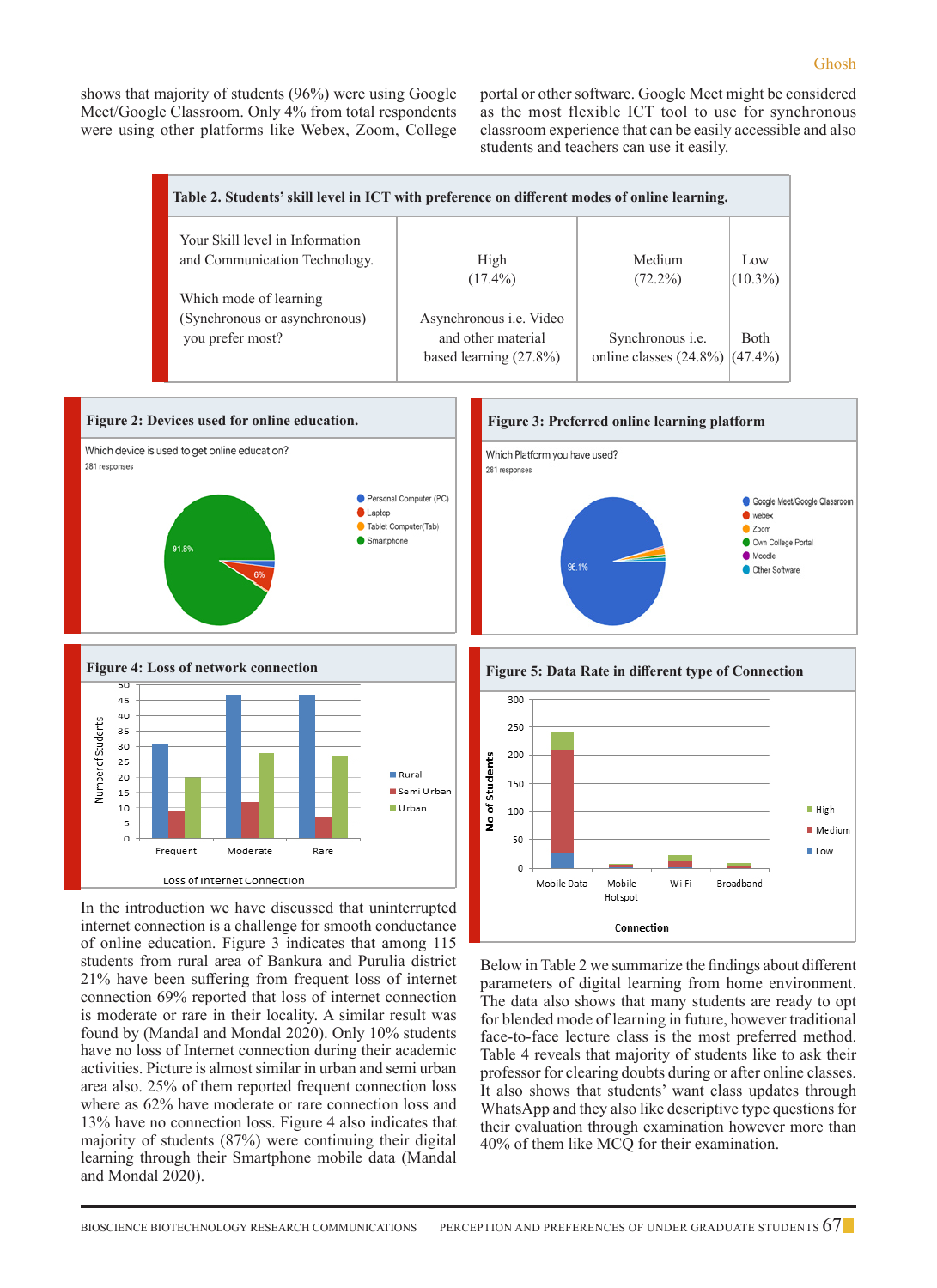#### Ghosh

| Table 3. Respondents perception on learning from home |                                             |                                     |                                               |  |  |
|-------------------------------------------------------|---------------------------------------------|-------------------------------------|-----------------------------------------------|--|--|
| Your experience with                                  | Comfortable                                 | Not Comfortable                     |                                               |  |  |
| learning digitally from home.                         | (67%)                                       | $(33\%)$                            |                                               |  |  |
| During learning activities                            | Yes                                         | No                                  | May be                                        |  |  |
| are you distracted with other<br>activities at home?  | (26.3%)                                     | $(41.6\%)$                          | $(32.1\%)$                                    |  |  |
| Which mode of learning<br>would you like              | Face to face interactive<br>offline classes | <b>Online Classes</b><br>$(28.9\%)$ | Blended Mode of<br>both offline<br>And online |  |  |
| for coming years?                                     | $(41.4\%)$                                  |                                     | (29.7%)                                       |  |  |

| Table 4. Preferred parameter of online classes and examination. |                   |                               |                              |  |  |  |  |
|-----------------------------------------------------------------|-------------------|-------------------------------|------------------------------|--|--|--|--|
| What is your most preferred                                     | Ask the professor | Post query in a group of your | Go through                   |  |  |  |  |
| method for clearing doubts                                      | during/after an   | class and get help from your  | Online material              |  |  |  |  |
| $\mathbf{in}$                                                   | online lecture    | friends.                      | With explanation.            |  |  |  |  |
| online learning?                                                | $(73.3\%)$        | $(16.3\%)$                    | $(10.4\%)$                   |  |  |  |  |
| Which mode of                                                   | Through college   |                               |                              |  |  |  |  |
| communication                                                   | portal or E-Mail  | Through WhatsApp              | Through text messaging       |  |  |  |  |
| would you like for class                                        | $(16.3\%)$        | $(81.5\%)$                    | $(1.5\%)$                    |  |  |  |  |
| updates?                                                        |                   |                               |                              |  |  |  |  |
| According to you in which                                       | MCQ only          | Blend of short and long       | MCQ.long and                 |  |  |  |  |
| format online exam should                                       | (42.9%)           | answer questions              | short answer based questions |  |  |  |  |
| be conducted?                                                   |                   | $(46.2\%)$                    | $(10.9\%)$                   |  |  |  |  |

## **Conclusion**

The findings of present study indicate that to prevent the spread of the novel corona virus, online education has become the primary means of instruction. It is the most effective solution in front of educational community in West Bengal to catch up with the curriculum. The perception and preferences of students about different parameters of online education system is an important criterion which we have tried to summarize in this paper. This article may help to develop a useful online learning system in this crisis period.

# **Acknowledgements**

The study was supported by the Students and Teachers of Bankura Sammilani College and different colleges in Bankura and Purulia.

**Conflict of interests:** Author declare no conflicts of interests to disclose.

**Data Availability Statement:** The database generated and /or analysed during the current study are not publicly available due to privacy, but are available from the corresponding author on reasonable request.

## **References**

- Dhawan. S (2020). Online Learning: A Panacea in the Time of COVID-19 Crisis. Journal of Educational Technology Systems 2020, Vol 49(I) 5-22
- Doucet, A., Netolicky, D., Timmers, K., et al. (2020). Thinking about pedagogy in an unfolding pandemic (An Independent Report on Approaches to Distance Learning during COVID-19 School Closure). Work of Education International and UNESCO. https://issuu. com/educationinternational/docs/2020\_research\_covid-19\_eng.

 Hasan, N., and Khan, H.N. (2020). Online Teaching-Learning during COVID-19 Pandemic: Students' Perspective, The Online Journal of Distance Education